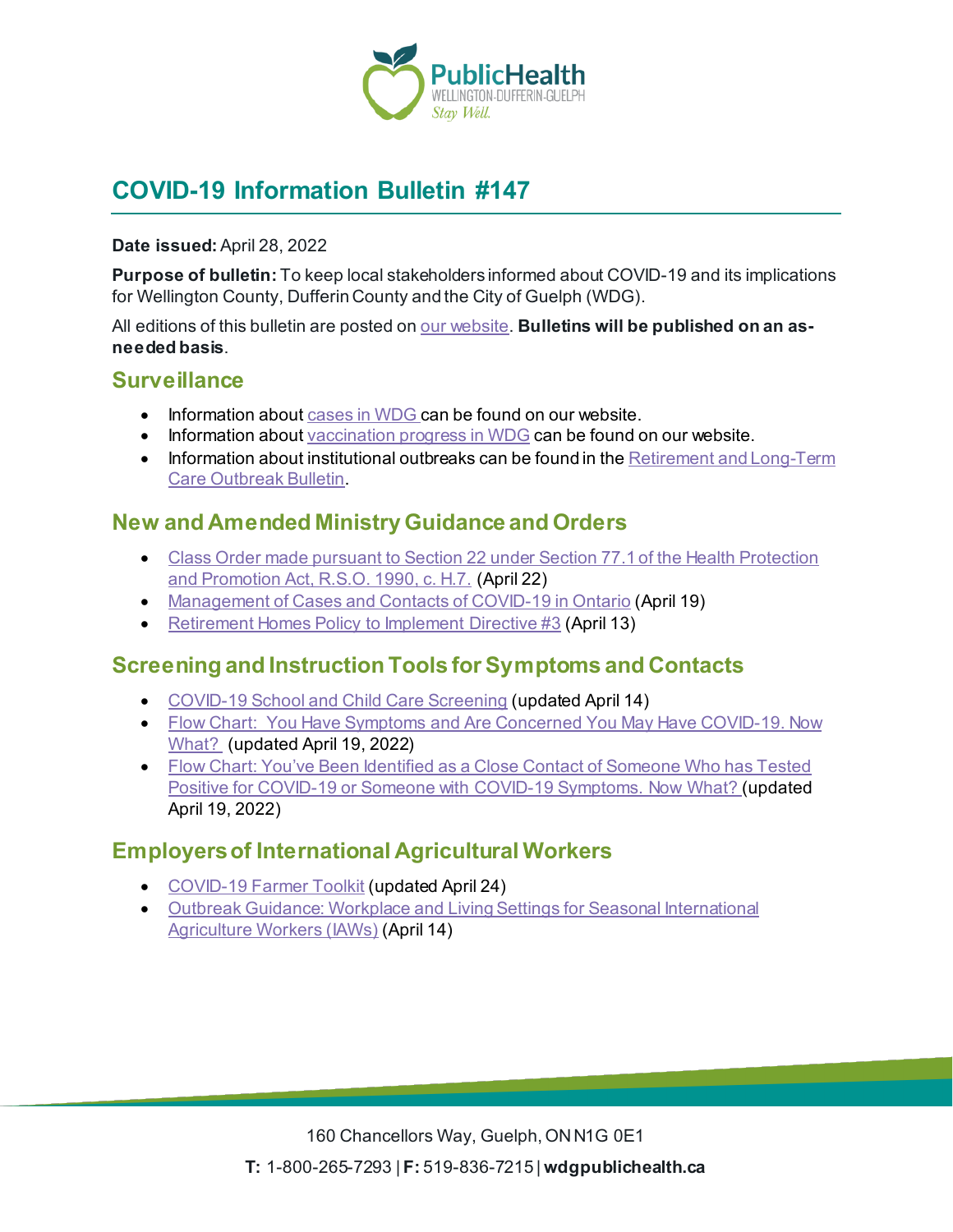

# **Masking Requirements in Select Indoor Settings**

Existing provincial masking requirements in select higher-risk indoor settings have been extended. Masks continue to be required for transit, health care settings, long-term care homes and congregate care settings until June 11.

While no longer legally required, masks are encouraged when in:

- Crowded spaces with many people nearby.
- Close contact, especially with close conversation.
- Confined and enclosed spaces.

For more information on the masking extension read th[e provincial announcement.](https://news.ontario.ca/en/release/1002098/masking-requirements-continue-in-select-indoor-settings)

### **Announcements and Changes to Services**

- On April 25, Canada'[s Minister of Health,](https://www.canada.ca/en/institutes-health-research/news/2022/04/new-investment-in-collaborative-research-will-address-the-impacts-of-covid-19-on-children-and-youth.html) announced that the Government of Canada is investing \$6.7M in a new pediatric COVID-19 research platform: Pediatric Outcome Improvement through Coordination of Research Networks (POPCORN).
- On April 22, the [Government of Canada](https://www.canada.ca/en/public-health/news/2022/04/government-of-canada-announces-additional-easing-of-border-measures-effective-april-25.html) announced effective April 25, the easing of additional border measures for certain travellers.
- On April 21, the [Government of Canada](https://www.canada.ca/en/health-canada/news/2022/04/government-of-canada-invests-more-than-379-million-to-support-canadians-living-in-long-term-care-in-ontario.html) announced the signing of the Safe Long-Term Care Fund (SLTCF) agreement with Ontario which will provide funding to improve infection prevention and control, staffing and infrastructure in long-term care homes.
- On April 19, th[e Government of Canada](https://www.canada.ca/en/employment-social-development/news/2022/04/government-of-canada-issuing-one-time-grant-payment-this-week-for-guaranteed-income-supplement-recipients-who-received-pandemic-benefits.html) announced it is providing a one-time grant payment this week to Guaranteed Income Supplement (GIS) and Allowance recipients who received the Canada Emergency Response Benefit or the Canada Recovery Benefit in 2020.

## **Additional Resources**

- [Technical Brief: Interim Infection Prevention and Control Measures based on COVID-19](https://www.publichealthontario.ca/-/media/Documents/nCoV/ipac/technical-brief-ipac-measures-transmission-risks.pdf?sc_lang=en)  [Transmission Risks in Health Care Settings](https://www.publichealthontario.ca/-/media/Documents/nCoV/ipac/technical-brief-ipac-measures-transmission-risks.pdf?sc_lang=en) (April 26)
- [Construction Site Health and Safety During COVID-19](https://www.ontario.ca/page/construction-site-health-and-safety-during-covid-19) (updated April 25)
- [COVID-19 Omicron Variant Sub-lineage BA.2: Evidence and Risk Assessment \(up to](https://www.publichealthontario.ca/-/media/Documents/nCoV/voc/covid-19-omicron-risk-assessment.pdf?sc_lang=en)  [date as of April 19, 2022\)](https://www.publichealthontario.ca/-/media/Documents/nCoV/voc/covid-19-omicron-risk-assessment.pdf?sc_lang=en) (April 22)
- [Manufacturing Health and Safety During COVID-19](https://www.ontario.ca/page/manufacturing-health-and-safety-during-covid-19) (updated April 22)
- [People Who are at Risk of More Severe Disease or Outcomes from COVID-19](https://www.canada.ca/en/public-health/services/publications/diseases-conditions/people-high-risk-for-severe-illness-covid-19.html) (April 22)
- [Post-Acute COVID-19 Syndrome \(PACS\) in Adults](https://www.publichealthontario.ca/-/media/Documents/nCoV/ipac/2022/04/post-acute-covid-syndrome-pacs.pdf?sc_lang=en) (April 20)
- [COVID-19 Vaccine Bulletin #44](https://wdgpublichealth.ca/sites/default/files/wdgph_covid-19_vaccine_bulletin_44_0.pdf) (April 19)
- [How to Self-monitor](https://www.publichealthontario.ca/-/media/Documents/nCoV/factsheet-covid-19-self-monitor.pdf?la=en&sc_lang=en&hash=8E539D05043A6775297935CEE32A8BF6) (April 15)
- [Cleaning and Disinfection for](https://www.publichealthontario.ca/-/media/Documents/nCoV/factsheet-covid-19-environmental-cleaning.pdf?la=en&sc_lang=en&hash=BBEEA3391688456A52B920483D34F6DB) Public Settings (April 14)